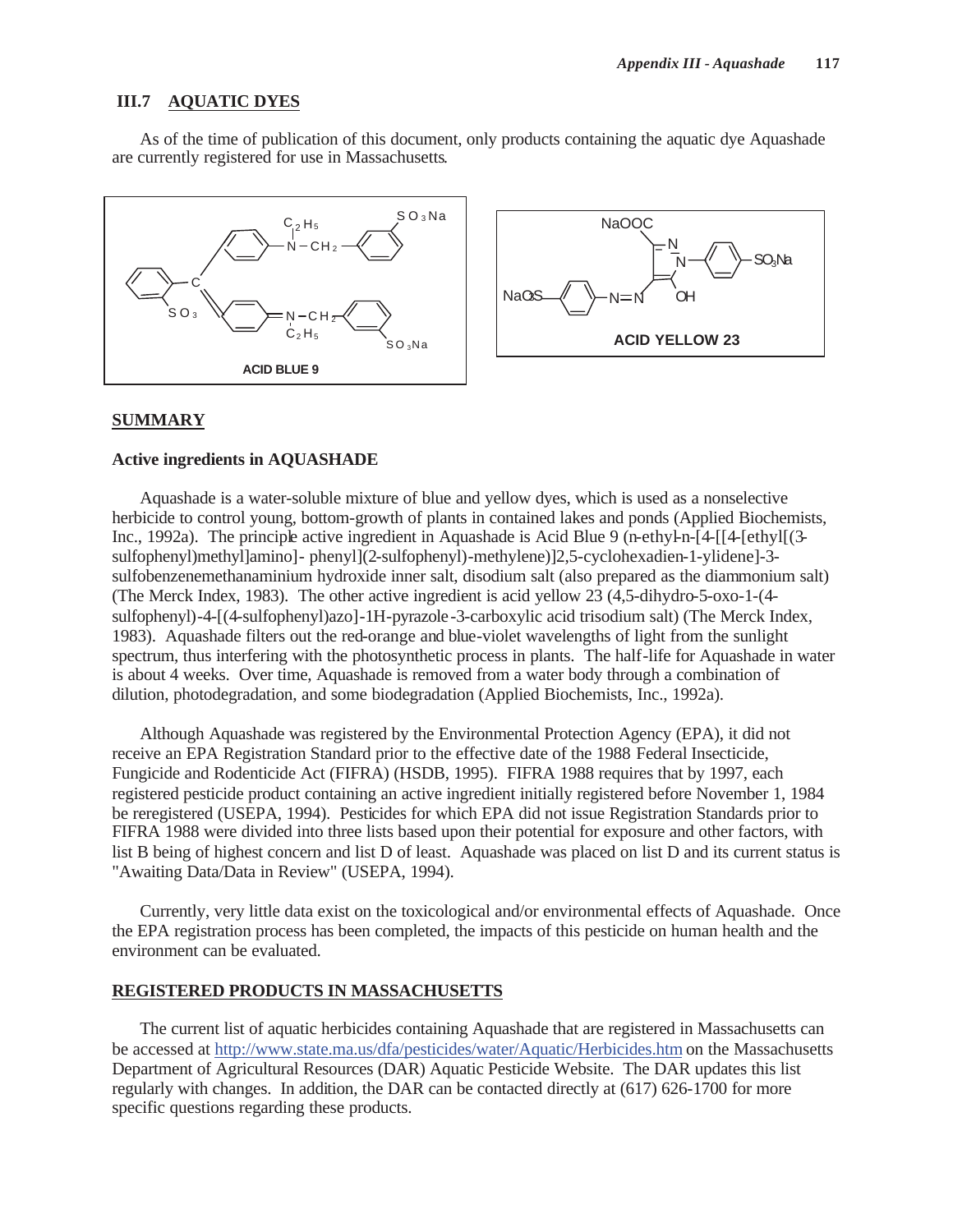### **AQUASHADE USES AND APPLICATION**

Aquashade is intended to be used for the control of young plant growth on the bottom of contained bodies of water. Aquashade has also been shown to reduce the growth rate of algae (Applied Biochemists, Inc., 1992a). It is most effective in ponds with depths of two feet or greater.

The best time to apply Aquashade is at the beginning of the growing season, when young plants are just beginning to develop. Floating-leaf plants, which have already emerged, are not affected by Aquashade (Applied Biochemists Inc., 1992).

Application of Aquashade can be made in a number of ways. Manually, the herbicide can be poured along the water's edge, allowing it to disperse quickly with natural water movements to achieve even coloration. For quicker dispersion, the water can be applied over the surface of the water using a sprayer, can be injected into water pumps or can be applied near aerators or waterfalls (Applied Biochemists, Inc., 1992a).

Because Aquashade is a nonselective herbicide, it can affect a large number of young, bottomgrowing plant species. In one study, nine species of aquatic plants were subjected to dye concentrations ranging from 0.5 to 15 ppm in 62 liter drums. Five of these plants, including elodea (*Elodea canadensis*), leafy pondweed, sago pondweed (*Potamogeton pectinatus*), curlyleaf pondweed (*Potamogeton crispus*) and brittle naiad (*Najas minor*), showed a significant reduction in weight over a four-week period at 1-5 ppm. One plant, whorled milfoil (*Myriophyllum verticillatum*), exhibited an increase in growth rate at concentrations of 1 ppm and above (White *et al.*, 1975).

Aquashade may be used in conjunction with other herbicides to achieve an effective year-round control and maintenance program for a variety of plant species at their various stages of development (Applied Biochemists Inc., 1992).

For specific information on recommended application rates, the product label should be consulted. The USEPA Office of Pesticide Programs (OPP) has a link to a database of product pesticide labels at http://www.epa.gov/pesticides/pestlabels/. The product labels should also be consulted for any recommended use restrictions.

# **MECHANISM OF ACTION**

Aquashade controls plant growth by competing with photosystem II pigments in plants. The blue and yellow dyes in Aquashade screen out the red-orange and blue-violet wavelengths of the sunlight spectrum which are required by plants and algae for photosynthesis (Applied Biochemists Inc, 1992; Spencer, 1984a). Aquashade is most effective in ponds which are greater than two feet deep since at this depth most of the critical wavelengths of sunlight can be absorbed by the dyes before they reach the bottom growth (Aquashade, Inc. (brochure)) .

#### **ENVIRONMENTAL FATE/TRANSPORT**

Information on the fate and transport of Aquashade is limited. The normal half-life of this product is reported to be four weeks and coloration is gradually lost by dilution, photodegradation and some biodegradation over time (Applied Biochemists Inc., 1992). However, as conditions among various bodies of water differ, there is a range of variation in this estimate. In one study in which Aquashade was applied to earthen catfish ponds with high seepage rates, it was estimated that about one-half of the dye applied initially was lost by seepage every 2 months (Boyd and Noor, 1982). In another study, the halflife of Aquashade in a test pond with no outlet was found to be about two months whereas in other test ponds, factors such as water outflow and evaporation affected the dye concentrations (White *et al.*, 1975).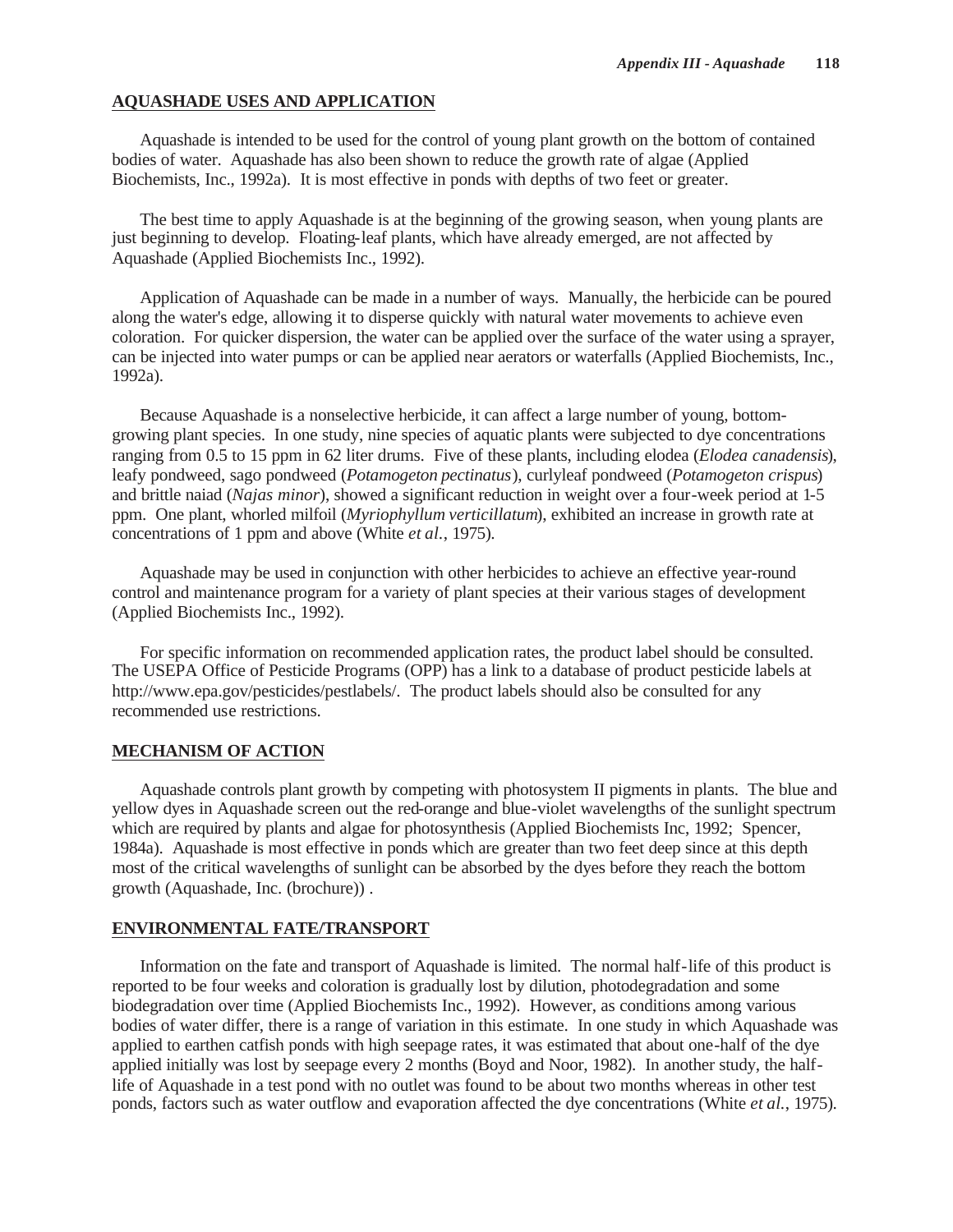In a pond to which Aquashade was applied to achieve a concentration of 3.0 ppm, the actual concentration varied from 1.5 to 3.5 ppm. The variation was attributed to dilution by heavy rains rather than to photo-oxidation. It was estimated that the dye holds its concentration for approximately three months during exposure to light (Osborne, 1979).

No information was found regarding the potential for Aquashade to bioconcentrate in organisms.

## **PHARMACOKINETICS**

No information was found on the pharmacokinetics of Aquashade. Limited pharmacokinetic information was found for its principle active ingredient, acid blue 23. In male and female rats administered a single oral dose of either 30 or 3 mg/kg acid blue 9 dye, substantially all of the dose was excreted unchanged in feces within 72 hours. Similar findings were noted with mice and guinea pigs. When male rats were pretreated with unlabeled dye in the diet for 21 days and subsequently dosed with  $14$ C-labeled dye, no difference was noted in the route of excretion or the time taken to eliminate all of the label. In all three species noted, the lack of absorption and metabolism of the labeled dye in the gastrointestinal tract of the animals was confirmed by examining isolated loops of small intestine (HSDB, 1995).

Studies in rats, dogs and guinea pigs indicate that only a very small percentage of ingested dye is absorbed and that it is excreted mainly in the feces. Following its intravenous injection in rats, over 90% of the dye was excreted in the bile within 4 hours (IARC, 1978).

No information was located on the pharmacokinetics of acid yellow 23.

## **HEALTH EFFECTS**

Very little information is currently available on the toxicity of Aquashade to plants and animals. Most of the limited available toxicological information was obtained from the manufacturer. Once FIFRA reregistration of Aquashade has been completed, additional data will become available. Limited information was also found on the toxicity of the principle active ingredient, acid blue 9. Very little information was found on the toxicity of acid yellow 23.

### **Avian:**

Only two studies were located on the acute toxicity of Aquashade to birds. These include two LC50 studies conducted by the manufacturer, one in mallard ducks and the other in bobwhite quail. For both species, the acute dietary LC50 (i.e., concentration found to be lethal to half of the test population) was greater than 5620 ppm of Aquashade, indicating that the acute toxicity of this product to birds through ingestion is very low (Applied Biochemists, Inc. 1995a).

#### **Mammalian:**

Contact exposure to Aquashade may cause slight irritation and redness of the eyes and slight irritation of the skin. Inhalation of Aquashade may produce slight nausea. Ingestion may cause gastric disturbances (Applied Biochemists, Inc., 1992b).

No toxicological studies on the acute, subchronic or chronic health effects of Aquashade were located. However, limited information on the health effects of its principle active ingredient was obtained.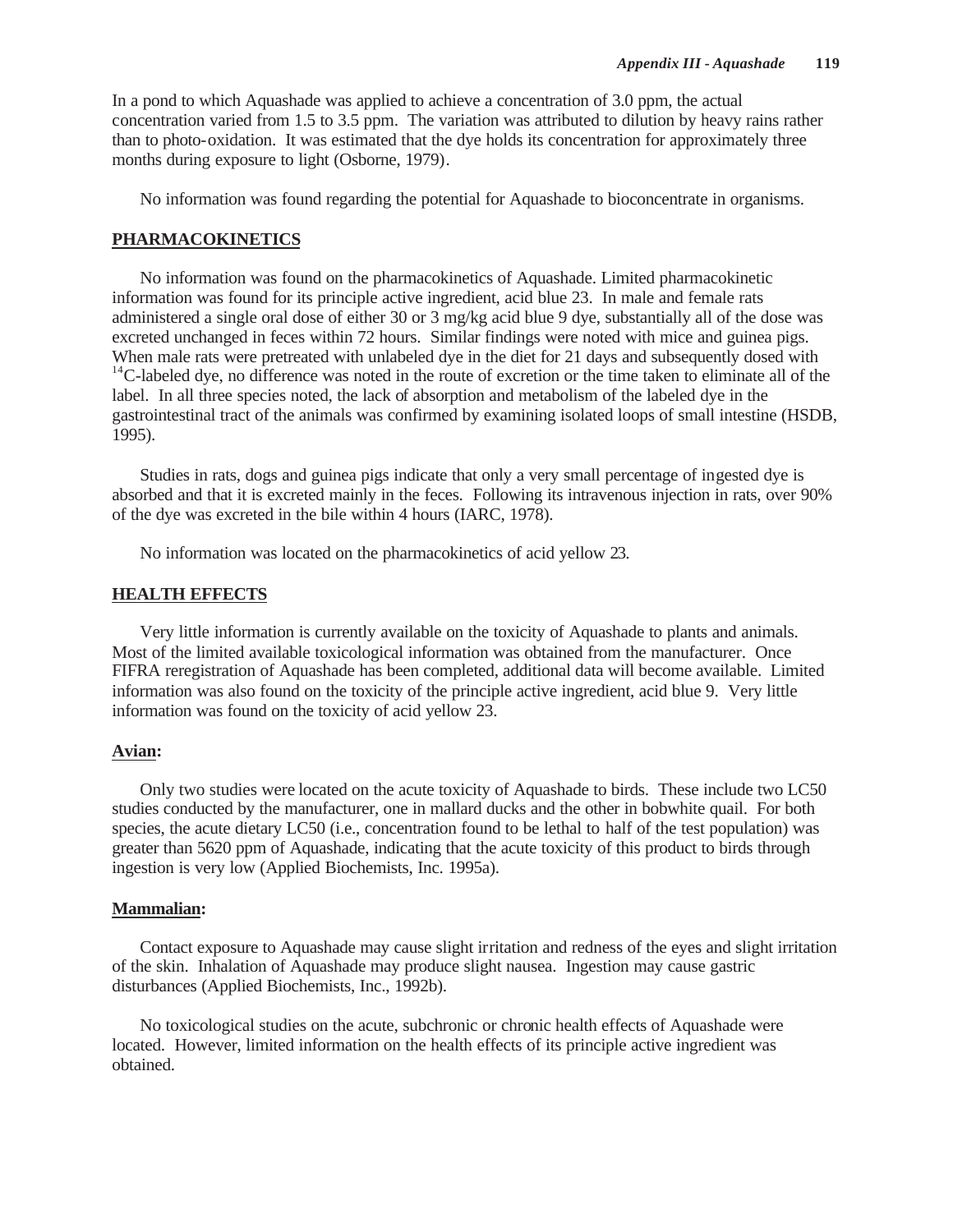A subcutaneous LD50 of 4.6 g/mg for acid blue 9 was identified in rats. An oral LD50 for an unspecified salt of acid blue 9 was greater than 2.0 g/kg body weight. (Lu and Lavalle, 1974 as cited in IARC, 1978).

In 1978, the International Agency for Research on Cancer (IARC) concluded that subcutaneous injections of the disodium salt of acid blue 9 were carcinogenic to rats (IARC, 1978). They later determined that these data provided insufficient evidence of the carcinogenicity of Aquashade to animals (Applied Biochemists, Inc., 1992b).

Charles River albino rats and CD-1 mice were fed acid blue 9 in the diet over their lifetimes. The rat study had an in utero phase in which F0 generation rats were administered the dye in their diets at concentrations of either 0.0%, 0.1%, 1.0% or 2.0%. Randomly selected offspring of the F1 generation were exposed to the same concentrations for a lifetime. The maximum exposure times were 116 and 111 weeks for males and females respectively. No- observed-adverse-effect-levels (NOAELs) were identified as 2.0% for males (1,072 mg/kg/day) and 1.0% (631 mg/kg/day) for females based on a decrease in terminal body weight and decreased survival rate in the high-dose females as compared to controls. The CD-1 mice received dietary concentrations of either 0.0%, 0.5%, 1.5% or 5.0% for their lifetimes. The maximum exposure time for both males and female was 104 weeks. The NOAEL for this study was identified as 5.0% (7354 mg/kg/day and 8966 mg/kg/day for male and female mice respectively) (HSDB, 1995).

The FDA established a maximum acceptable daily intake for acid blue 9 of about 12 mg/kg/day. The U.S. FDA concluded that acid blue 9 is nonirritating when applied daily to intact or abraded skin. In addition, lifetime application of acid blue 9 to the skin of mice did not produce carcinogenicity (Fed. Regist. (47), 1982).

Both of the dyes contained in Aquashade have been reviewed by the Food and Drug Administration (FDA). Acid blue 9 has been approved by the FDA for use in food, drugs and cosmetics, excluding use in the eye area (The Merck Index, 1983; Fed. Regist.(47), 1982). Acid yellow 23 has been approved by the FDA for use in food and ingested drugs, and provisionally listed for externally applied drugs and cosmetics (The Merck Index, 1983; Fed. Regist.(44), 1979). The FDA requires that food containing acid yellow 23 be labeled accordingly, due to data indicating that an allergic reaction to this dye may result, especially in individuals who are allergic to aspirin (Fed. Regist. (44) 1979).

No health advisories or toxicity criteria have been developed for Aquashade.

## **ECOLOGICAL TOXICITY**

#### **Aquatic Organisms:**

Limited studies on the toxicity of Aquashade to aquatic organisms have been conducted. Acute 96 hour toxicity studies were conducted by the manufacturer in bluegill sunfish and rainbow trout. LC50 values calculated from these studies were greater than 96 mg/l, indicating that the toxicity of Aquashade to these species is low (Applied Biochemists, Inc, 1995a). A 48-hour LC50 value greater than 97 mg/l was identified for the invertebrate, *Daphnia magna*, indicating that the toxicity of Aquashade to this organism is also very low (Applied Biochemists, Inc., 1995a). In another study, no differences were found in the oxygen consumption rates of crayfish (*Orconectes propinquus*) exposed to water containing 5, 10 or 15 ppm of Aquashade relative to that of control crayfish (Spencer, 1984b). In two channel catfish ponds treated with 4 mg/l of Aquashade, the average net fish production rate was calculated as 3,641 kg/hectare relative to an average of 3,010 kg/hectare in three control ponds. Because no improvement in water quality was noted from the treatment, the greater fish production in the treated ponds was attributed to random variation rather than to an effect by Aquashade. A third treated pond could not be included in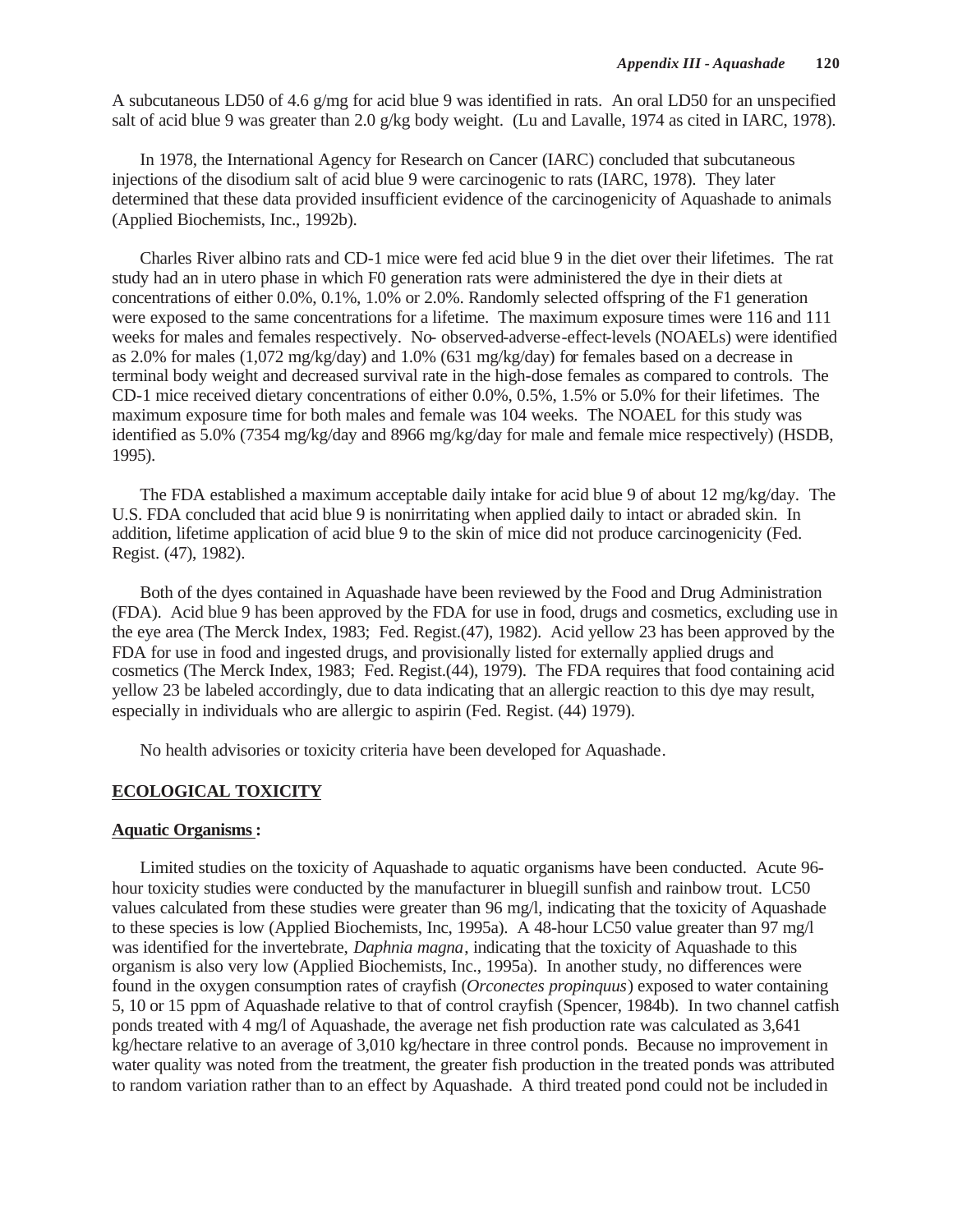the calculation of net fish production due to a fish kill which was unrelated to the dye treatment (Boyd and Noor, 1982).

## **Plants:**

Literature reports on the efficacy of Aquashade in controlling aquatic plants indicate a spectrum of effectiveness ranging from unsuccessful to very successful. In the study of channel catfish ponds discussed above, there was no difference in bottom coverage of underwater weeds between dye-treated and control ponds (Boyd and Noor, 1982). Application of Aquashade to small ponds did not prevent establishment of weeds at depths up to 2.5 m; however, the heaviest infestations occurred at depths of less than 1 m (White *et al.*, 1975). Very successful results with Aquashade have been obtained when Aquashade is applied following application of another herbicide or another treatment. A test pond in central Florida was initially treated with Hydrothol 191 herbicide in the fall at double strength (10 gal/acre) in order to remove the parent hydrilla (*Hydrilla verticillata Royle* ) population. The pond was then immediately (i.e., two days later) treated with Aquashade at a concentration of about 2-3 ppm in order to reduce incoming red light to 1-3% of full sunlight intensity at a depth of 1 m. The percent frequency of occurrence of *Hydrilla* declined exponentially from November though May and no *Hydrilla* was found in the water at any depth from May through September. In comparison, pronounced *Hydrilla* growth was noted when only herbicide (with no subsequent Aquashade application) was applied to the pond during the previous year. The authors concluded that Aquashade can be used effectively to control *Hydrilla* regrowth from vegetative propagules when applied at a rate greater than 2 ppm before the spring, following an herbicide application (Osborne, 1979).

The Adirondack Lake Association in Indian Lake, New York successfully used Aquashade to control bass weed (*Potamogeton amplifolius*) in Adirondack Lake, after a series of unsuccessful attempts with other methods. The Aquashade was applied to the lake (which has an average depth of 7 feet) in May at a concentration of about 0.7-1.0 mg/l after a winter in which the lake water level was lowered 7 feet in an attempt to kill weed roots. Another touch-up Aquashade application was applied in August after the Aquashade water concentration was found to have fallen to 0.3 mg/l. The Adirondack Lake Association found that 3-5" weed sprouts that had already sprouted before the first Aquashade application grew to a height of 18-24", but they attributed this weed growth to the period of low dye concentration. The bass weed was reported to be well out of sight and out of the way in at least 90% of the lake, in contrast to past years when the weed heads broke the surface of the water, interfering with lake recreation (Purdue).

There is also evidence that Aquashade is effective against microalgae. One study found a 50% reduction in the photosynthetic rate of algal cultures exposed to 1-3 ppm Aquashade. In separate experiments, the same study found a reduced growth rate of microalgae at Aquashade application rates greater than 5 ppm (Spencer, 1984a). The manufacturer recommends an Aquashade application rate of 1 ppm for aquatic weed control (Spencer, 1984a). The fact that Aquashade may be effective against microalgae should be considered when making a decision as to its appropriateness for use in controlling macrophytes. In a natural water system that depends upon microalgae as a source of primary production, inhibition of microalgae growth may potentially disrupt the aquatic food chain, leading to an eventual reduction in food supply for the entire trophic structure of that water body.

The phytotoxicity of Aquashade to nontarget species (such as cattails (*Typha*) and spatterdock (*Nuphar*)) was low when poured directly onto plants due to the plants' waxy cuticles which repelled the dye droplets (White *et al.*, 1975). When the concentrated dye was sprayed onto foliage either with or without surfactant, it caused severe contact burns of the foliage. No translocation of the dye throughout the plant was noted (White *et al.* 1975).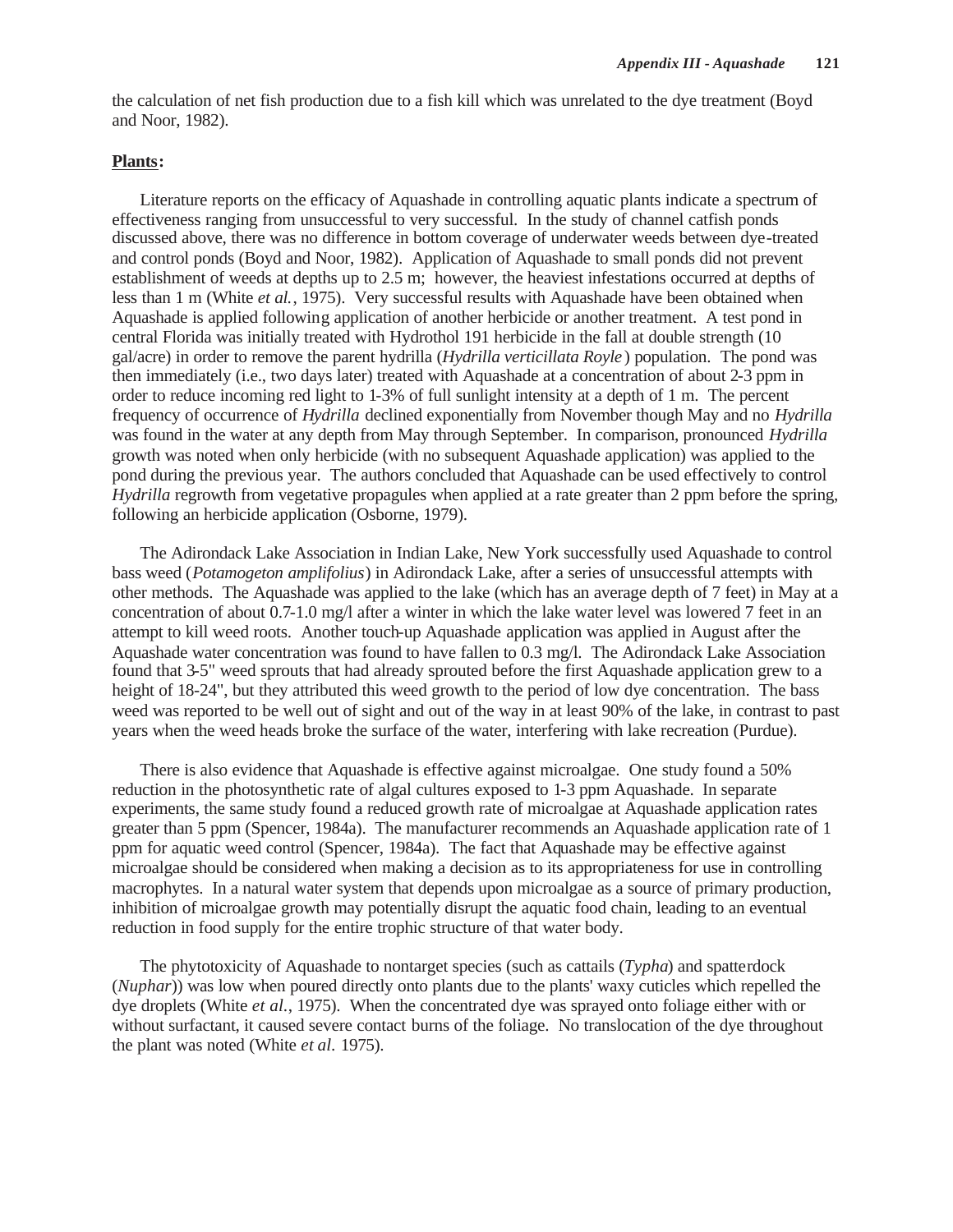# **Aquashade References**

Applied Biochemists, Inc.. November, 1992a. Aquashade Aquatic Plant Growth Control (EPA registration label and fact sheet). Milwaukee, WI.

Applied Biochemists, Inc. November 23, 1992b. Aquashade (Material Safety Data Sheet). Milwaukee, WI.

Applied Biochemists, Inc. 1995a. Aquashade toxicology data - (list of the results of acute toxicity studies obtained from the manufacturer). Milwaukee, WI.

Applied Biochemists, 1995b. (Algae and aquatic weed control and maintenance products brochure). Milwaukee, WI.

Aquashade, Inc. (former manufacturer). Aquashade (product brochure).

Boyd, Claude E. and Noor, Md. Hanapi Md. 1982. Aquashade Treatment of Channel Catfish Ponds. North American Journal of Fisheries Management. 2:193-196.

Corte-Real, Lee. 1995. Personal communication. Massachusetts Department of Food and Agriculture. Pesticide Bureau.

Federal Register. September 28, 1982. 47(188):42563.

Federal Register. June 26, 1979. 44:37212.

HSDB (Hazardous Substances Database). May, 1995. U.S. Environmental Protection Agency.

International Agency for Research on Cancer (IARC). January 1978. Monographs on the Evaluation of the Carcinogenic Risk of Chemicals to Man: Some aromatic amines and related nitro compounds --hair dyes, colouring agents and miscellaneous industrial chemicals. vol 16. pp. 171- 186.

Lu, F.C. and Lavalle, A. 1964. The acute toxicity of some synthetic colours used in drugs and foods. Canad. pharm. J., 97:30.

Osborne, John A. 1979. The use of Aquashade to control the reinfestation of hydrilla after herbicide treatment. Aquatics. 1(4):14-15.

Purdue, Richard B. (supervisor, Indian Lake, New York). Aquatic weed control in a recreational lake.

Spencer, David F. 1984a. Influence of Aquashade on growth, photosynthesis, and phosphorus uptake of microalgae. J. Aquat. Plant Manage. 22:80-84.

Spencer, David F. 1984b. Oxygen consumption by the crayfish *Orconectes propinquus* (Girard) exposed to Aquashade. Bull. Environ. Contam. Toxicol. 33:373-378.

The Merck Index: An Encyclopedia of Chemicals and Drugs, 10th edition. 1983. Merck and Co., Inc. Rahway, N.J.

USEPA (U. S. Environmental Protection Agency). October, 1994. Pesticide Reregistration Progress Report. Special Review and Reregistration Division. Office of Pesticide Programs.